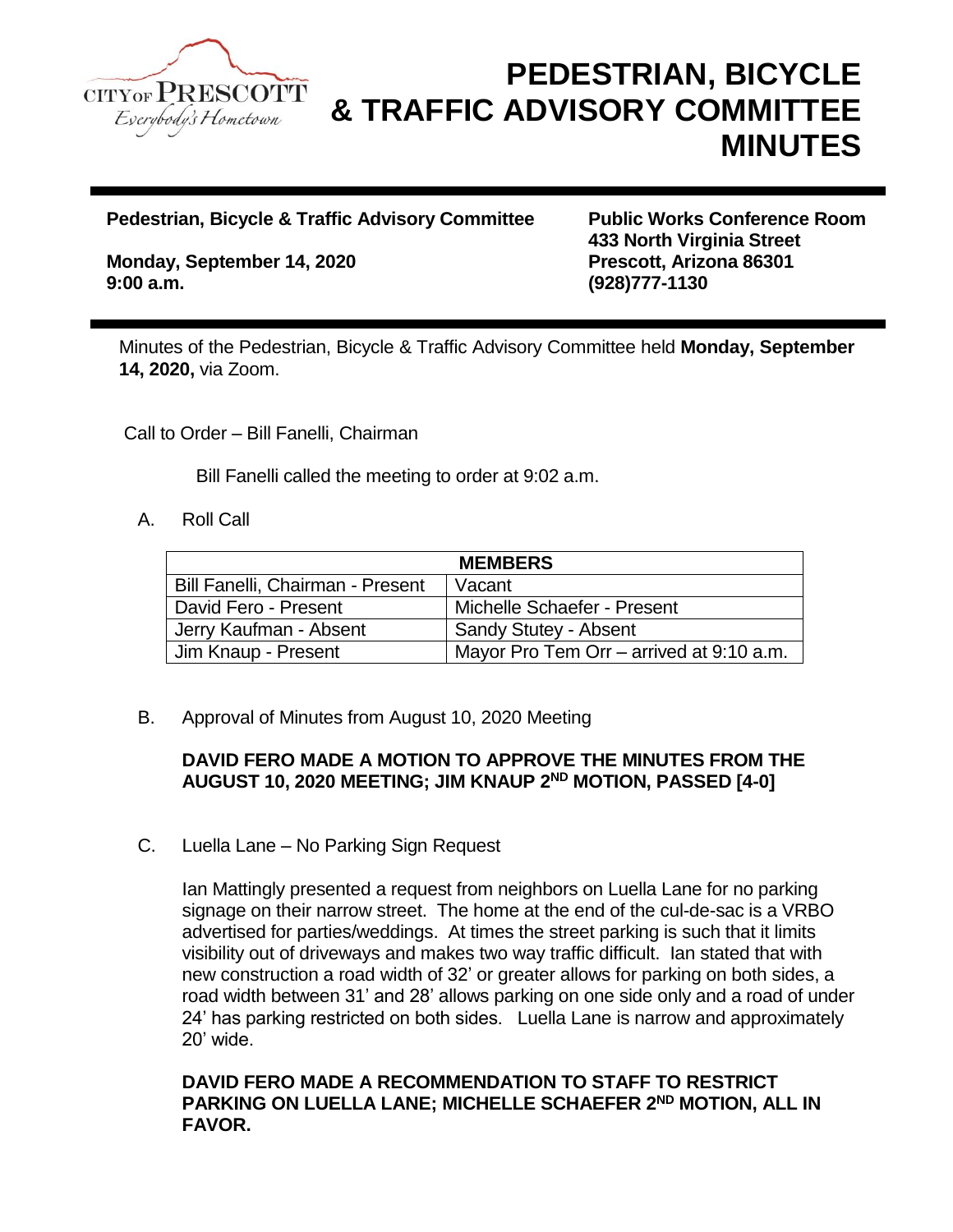D. 3-foot Rule Signs – Discussion of Recommended Locations

Ian reviewed a map of the City with locations for 3-foot Rule signage to be installed. The locations were at the entry points to the City; SR89, SR69 at Sheldon and Gurley, Senator Highway, S. White Spar, Thumb Butte, Iron Springs, Willow Creek Rd. and Williamson Valley. As SR69 is an ADOT roadway, the signage would be placed within the City right-of-way, or the City would need to request an encroachment permit from ADOT.

Jim Knaup suggested that staff approach ADOT for right-of-way permits to put one sign on SR69 near Sunrise Blvd. and an additional sign somewhere between Walker Rd. and Lee Blvd.

## **JIM KNAUP MADE A RECOMMENDATION TO STAFF TO APPROACH ADOT TO ALLOW SIGNAGE ON SR69; BILL FANELLI 2 ND MOTION, ALL IN FAVOR.**

E. Upcoming Major Pedestrian Related Projects

Ian Mattingly stated that no new projects are underway. Willow Lake Road shouldering from the SR89 roundabout to Prescott Lakes Pkwy will be scheduled in the coming weeks.

F. Monthly Review of Bike and Pedestrian Collisions

Ian Mattingly reviewed one collision on Cortez north of Willis. The collision involved a bicycle which lost control and struck a parked vehicle. The bicycle traveling southbound, popped a wheelie and lost control of the bike causing the bike to crash. No citation was issued. No corrective action was identified.

G. Safety Concerns from Members

Michelle Schaeffer asked that staff look into removing the rumble strips on SR89 north of the Kieckefer Ranch roundabout where the shoulder narrows making it dangerous for cyclists. Craig Dosteth stated this area was resurfaced in the recent past but the shoulder was not repaved. He indicated the location will be kept on the list when future improvement opportunities arise.

Jim Knaup asked that the pedestrian signal head located on the north west corner of the intersection of Whipple and Willow Creek be aimed so that it can be seen by drivers in the right turn lane traveling west on Whipple. Ian Mattingly will look at all pedestrian heads at that intersection to see where improvements can be made.

H. Current Road Project Updates

Ian Mattingly stated that chip seal and restriping has been done on West Gurley/Thumb Butte, 6<sup>th</sup> Street and Montezuma at Sheldon.

Jim Knaup asked why reflective paint was not used. Ian replied that the initial  $(1<sup>st</sup>)$ coat of striping will absorb into the fresh chip seal, the contractor will add a second (final) coat of striping.